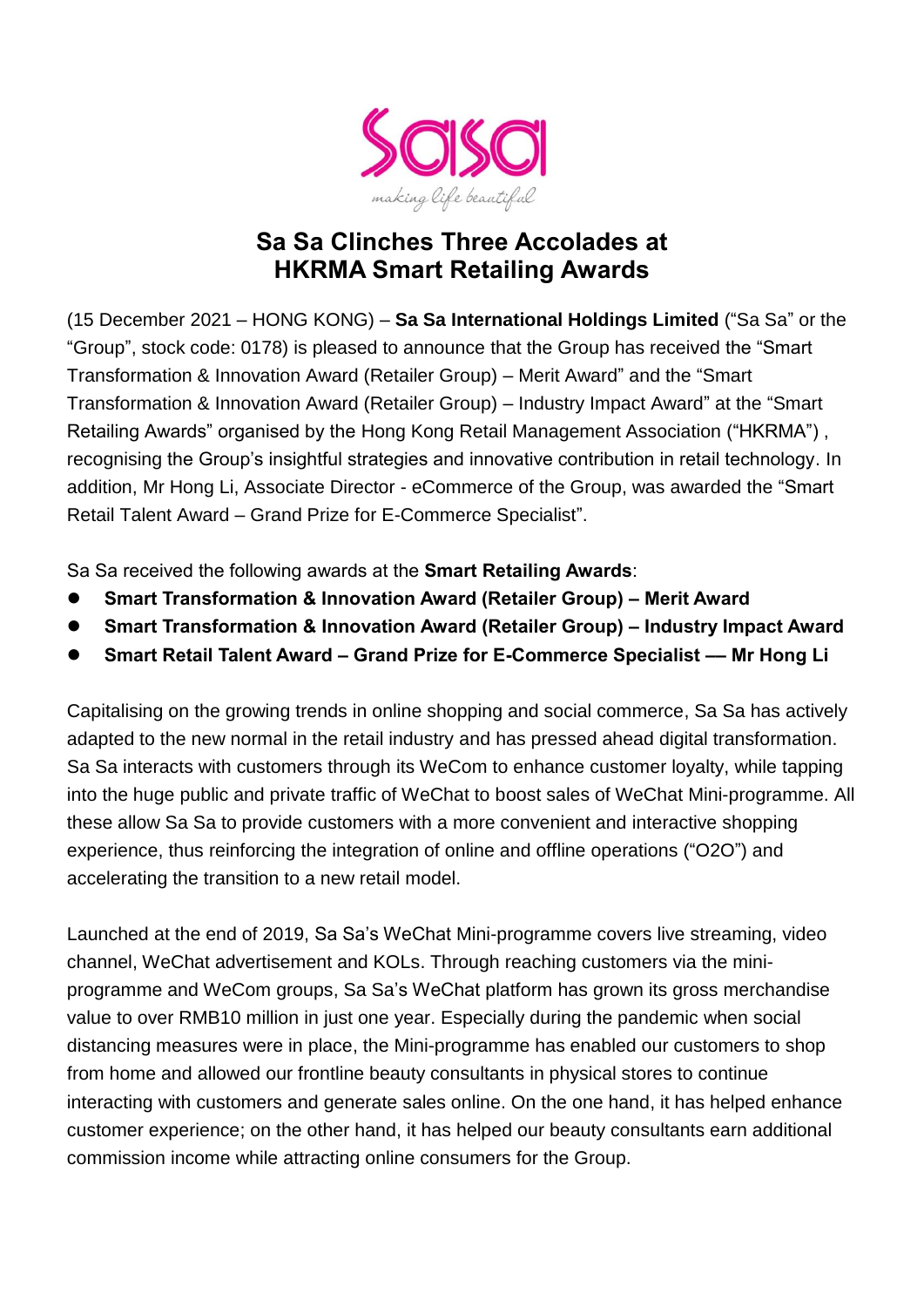*Sa Sa Clinches Three Accolades at HKRMA Smart Retailing Awards 15 December 2021 / Page 2*

**Dr Simon Kwok,** *SBS, JP***, Chairman and Chief Executive Officer of the Group,** said, "We are deeply honoured to receive the three awards at the HKRMA's Smart Retailing Awards, which represent our achievements and contribution in the transformation under the new retail normal. Garnered awards at "Hong Kong Retail Innovation Award 2020" last year, Sa Sa has once again won accolades for its excellence in retail technology adoption and innovation, indicating wide recognition from peers and customers for the Group's efforts in online business and integration of O2O operations. In the future, Sa Sa will continue to invest resources in online business and press ahead with O2O integration, as we fully embrace the new retail operating model."

The Smart Retailing Awards aims to encourage the smart transformation of Hong Kong's retail industry. The programme recognises smart and innovative ideas and campaigns, as well as outstanding smart retail talents and their efforts in advancing new retail. It also endeavours to promote best practices and standards of smart retail. The best and innovative solutions, applications or campaigns with proven success in implementation are selected according to the S.M.A.R.T. criteria.



Ms Kitty Kwok, Vice President – Business Development, eCommerce of Sa Sa (right) and Mr Kevin Wong, Vice President – eCommerce of Sa Sa (left), garnered the "Smart Transformation & Innovation Award (Retailer Group) – Industry Impact Award" and "Smart Transformation & Innovation Award (Retailer Group) – Merit Award" respectively.